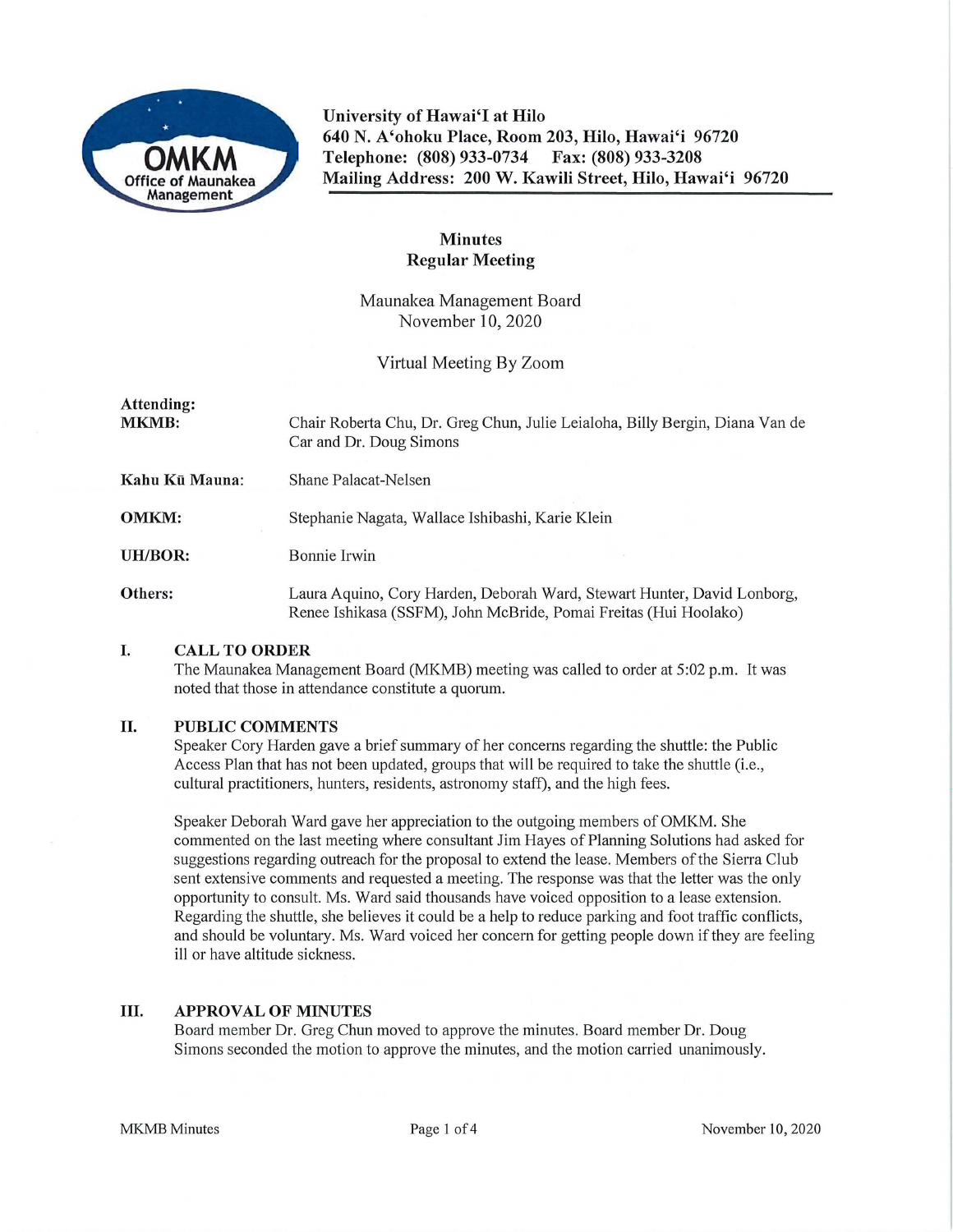# **IV. KAHU KÜ MAUNA COUNCIL REPORT**

Kahu Kū Mauna chairman Shane Palacat-Nelson reported the Council had a discussion on the following Maunakea Management Board items: cultural site designation, naming of land areas on the summit with Hawaiian names, and community benefits. Chair Nelson explained that futther discussions will be occurring on these as well as other decommissioning telescope items. The shuttle was also discussed and generally, Kahu Ku Mauna supports the idea of managing people going up in a safe way. Chair Nelson requested time on the next Board meeting agenda to confirm new members for Kahu Ku Mauna. Chair Chu agreed.

# **V. DIRECTOR'S REPORT**

# **A. Caltech Submillimeter (CSO) and Hoku Ke'a Decommissioning**

Director Nagata reported that CSO is preparing its Site Deconstruction and Removal Plan, and Site Restoration Plan, which will describe the process and extent of removal of the observatory and how it plans to restore the site following facility removal.

Hōkū Ke'a is also in the process of preparing its Site Decommissioning Plan and Draft Environmental Assessment. The Phase 1 Environmental Site Assessment and Hazardous Materials Repott are before the Board today for its review and approval.

## **B. UH-Hilo's New Educational Teaching Telescope**

A month-long vittual open house has concluded on October 26, 2020. The purpose was to inform the public about the telescope's purpose, size and alternative sites as well as a proposed location at Hale Pōhaku. The public was given the opportunity to submit comments, which are being compiled in a report to UH-Hilo.

# **C. Greenhouse**

Located at Hale Pōhaku, the greenhouse was built for propagation of Native plants. It is about halfway completed. Building this was a permit condition of the completed ingress/egress project which required that for each manane tree that was removed, two need to be planted. The greenhouse will also meet OMKM's long-term goal of revegetating the area with Native plants. Planting has begun, and it has been noticed that seedlings have sprouted on their own in areas that have been cleared of invasive weeds. The greenhouse has been a community effott, with material contributions, engineering design suppott and volunteer labor.

# **D. Fritz Klasner Departure**

Fritz Klasner was an important member of the OMKM team, and worked tirelessly for the past 8 years. His last day was near the end of October. He was instrumental in initiating numerous programs, authored CMP plans, and oversaw the project review process. Most recently, he coordinated the decommissioning process for CSO and Hoku Kea. Congratulations and much aloha to Fritz.

### **E. Director Stephanie Nagata Retirement**

Director Nagata, after 20 years, is retiring at the end of the month. She was originally tasked with organizing OMKM and working with MKMB and Kahu Ku Mauna. This included being part of the historic partnership with the community, who the Board of Regents recognized as critical partners in the management of Mauna Kea. During her tenure, resources have been identified, compliance with DLNR Conservation District Rules exist, observatories better understand their role in stewardship, and OMKM has a comprehensive management plan, natural and cultural resource management plans, and numerous other plans. All of which have been implemented whuch guide our stewardship ofMaunakea. There are also programs in place to ensure the protection of the resources, including rules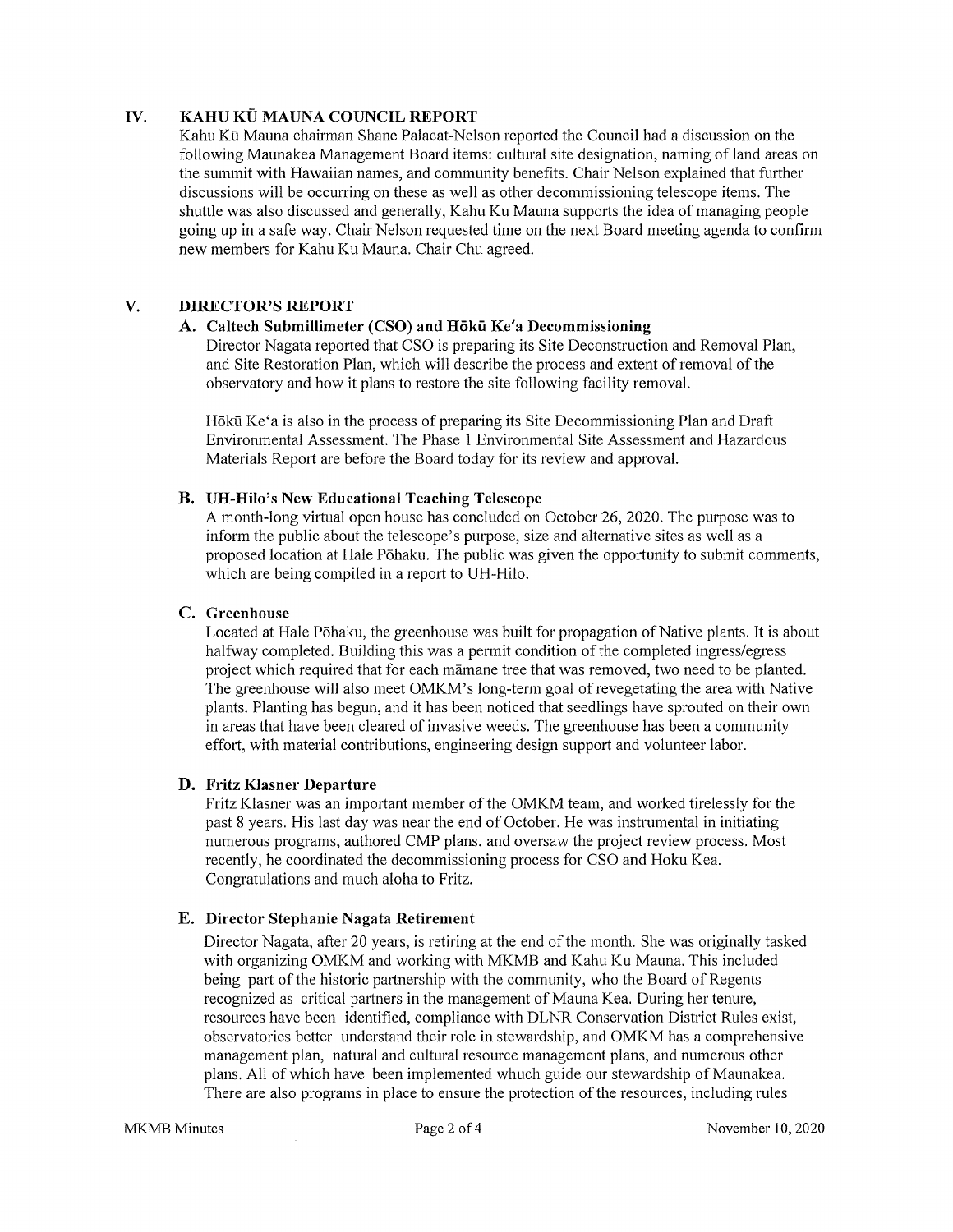governing public and commercial activity, and the Ranger Program. Congratulations and much aloha to Director Nagata.

#### **VI. AGENDA ITEMS**

A. Review and approve the Hōkū Ke'a Telescope decommissioning due diligence reports Chair Chu stated that there are two reports that need approval, the hazardous materials report for the Hoku Kea Observatory, and the environmental site assessment report for the Hoku Kea Generator Building. The hazardous materials report shows there was lead-containing paint, which is not as serious as lead-based paint. This makes the hazardous material part benign. The environmental site assessment did not find any environmental concerns. There were indiscernible studies for others, such as mercury and asbestos, and they did not show up in the site. This will help to inform the design of the decommissioning of the two facilities.

MK.MB member Dr. Doug Simons asked whether the lead-based paint would be physically removed before demolition or as part of it. Director Nagata mentioned the reports do not discuss the process for or steps in removing it. Whoever is doing the deconstruction will have to make sure that all appropriate procedures are followed. Renee Ishikasa, consultant with SSFM, explained that the removal procedures are going to be detailed in the site decommissioning plan, because there is a waste management plan that is a part of it. The process usually taken with lead-containing paint is that the contractor demolishes the structure, and takes samples from the waste stream to submit for a waste profile. This serves to categorize it for general disposal or not. Dr. Simons asked about the lead paint dust left on the ground after the structure is removed. Ms. Ishikasa responded that dust control, site cleanup and testing will be detailed in the decommissioning plan.

MKMB member Dr. Greg Chun asked about the HazMat study, because we did not get all of the responses in the 2020 survey. He questioned whether the consultant who prepared the study is confident that what we have from the 2016 study is sufficient. Ms. Ishikasa said there is a level of confidence due to the past studies that have been done. OMKM member Julie Leialoha moved to approve the reports, seconded by Dr. Chun. The motion carried unanimously. Mrs. Leialoha requested clarification of who would be developing the hazardous waste removal plan. Ms. Ishikasa confirmed there is no hazardous remove plan, because there is no hazardous material.

**B. Review and approve of Mauna Kea Observatory Support Services (MKSS) request to consolidate existing hazardous material storage lockers, and construct a storage cabinet for oil and acetylene in the utilities base yard** 

Director Nagata explained how the need came about and why the resulting safety measures that need to be implemented is to separate welding activity from storage of oils and lubricants. MKSS located an area in the utilities base yard, and are proposing a storage cabinet that's approximately 18 feet long, three and a half feet deep, and approximately seven and a halffeet tall. Director Nagata believes that since this is a site plan, it will require site plan approval from the Department of Land and Natural Resources (DLNR), and are not certain it will trigger a requirement for a County permit. This project was reviewed by Kahu Ku Mauna, who asked for clarification on how it would be secured to the ground.

Dr. Simons questioned the capacity of the pans underneath the cabinet, compared to the amount of liquid that is stored. Director Nagata said it would be reflected in the requirements. Dr. Simons moved to approve the request, seconded by Dr. Chun. The motion carried unanimously, subject to the appropriate county building permit requirements, and confirmation that the pan under the structure is sufficient to hold more than the amount of fluid in the unit. Director Nagata stated that designating it minimal impact needs to be